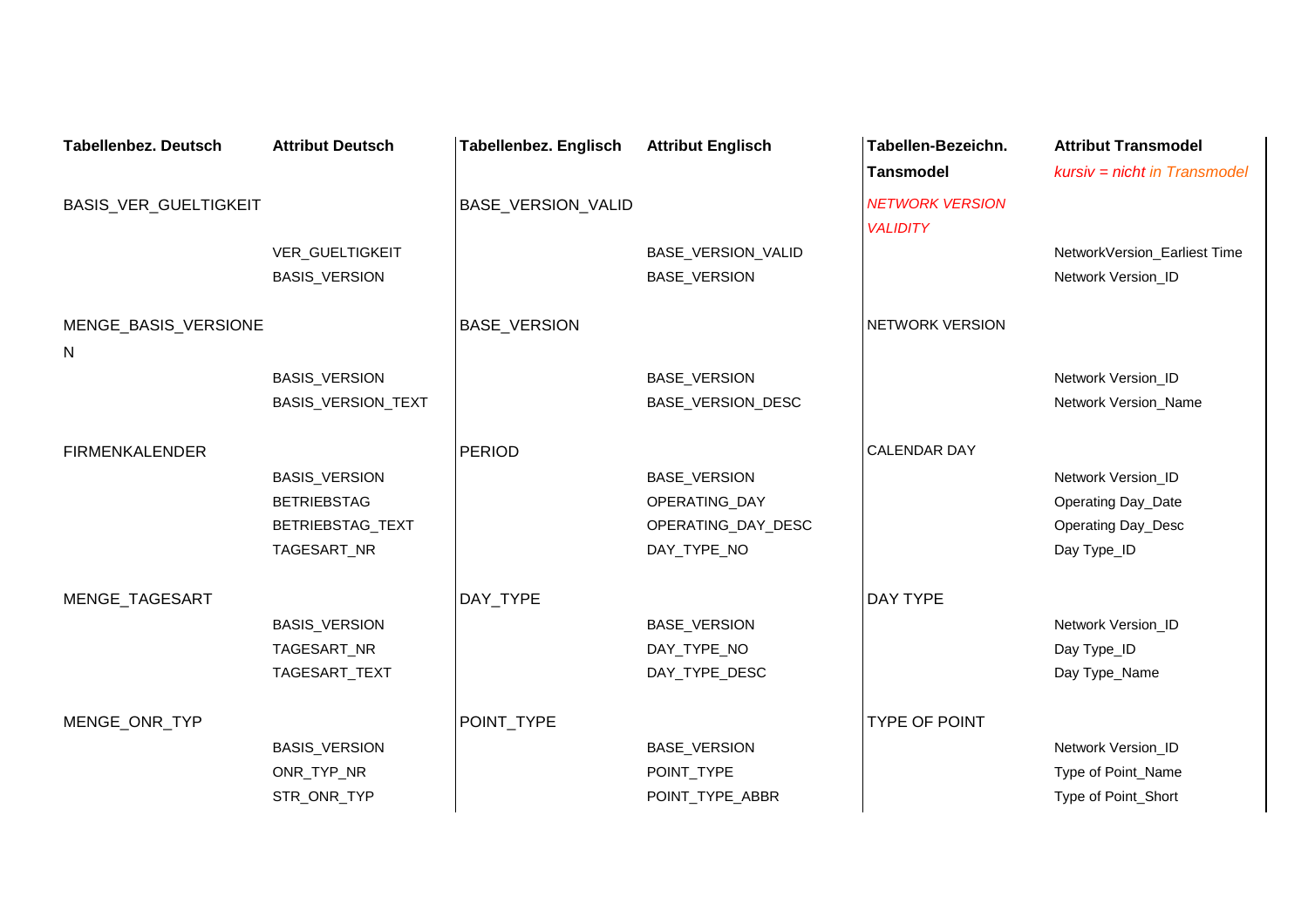| <b>Tabellenbez. Deutsch</b> | <b>Attribut Deutsch</b> | <b>Tabellenbez. Englisch</b> | <b>Attribut Englisch</b> | Tabellen-Bezeichn.      | <b>Attribut Transmodel</b>      |
|-----------------------------|-------------------------|------------------------------|--------------------------|-------------------------|---------------------------------|
|                             |                         |                              |                          | <b>Tansmodel</b>        | kursiv = nicht in Transmodel    |
|                             | ONR_TYP_TEXT            |                              | POINT_TYPE_DESC          |                         | Type of Point_Description       |
| MENGE_ORT_TYP               |                         | STOP TYPE                    |                          | <b>PURPOSE OF</b>       |                                 |
|                             |                         |                              |                          | <b>GROUPING</b>         |                                 |
|                             | BASIS_VERSION           |                              | BASE_VERSION             |                         | Network Version_ID              |
|                             | ORT_TYP_NR              |                              | STOP_TYPE                |                         | Purpose of Grouping_ID          |
|                             | ORT_TYP_TEXT            |                              | STOP_TYPE_DESC           |                         | Purpose of Grouping_Description |
| REC_HP                      |                         | STOP_POINT                   |                          | <b>STOP POINT</b>       |                                 |
|                             | <b>BASIS_VERSION</b>    |                              | <b>BASE_VERSION</b>      |                         | Network Version_ID              |
|                             | ONR_TYP_NR              |                              | POINT_TYPE               |                         | Type of Point_Name              |
|                             | ORT_NR                  |                              | POINT_NO                 |                         | Point_ID                        |
|                             | HALTEPUNKT_NR           |                              | STOP_POINT_NO            |                         | <b>Stopp Point_ID</b>           |
|                             | ZUSATZ_INFO             |                              | STOP_POINT_DESC          |                         | <b>Stop Point_Decription</b>    |
| REC_OM                      |                         | ACTIVATION_POINT             |                          | <b>ACTIVATION POINT</b> |                                 |
|                             | BASIS_VERSION           |                              | <b>BASE_VERSION</b>      |                         | Network Version_ID              |
|                             | ONR_TYP_NR              |                              | POINT_TYPE               |                         | Type of Point_ID                |
|                             | ORT_NR                  |                              | POINT_NO                 |                         | Point_ID                        |
|                             | ORM_KUERZEL             |                              | ACT_POINT_ABBR           |                         | Activation Point_Abbreviation   |
|                             | ORMACODE                |                              | ACT_POINT_CODE           |                         | Activation Point_Code           |
|                             | ORM_TEXT                |                              | ACT_POINT_DESC           |                         | Activation Point_Description    |
| REC_ORT                     |                         | <b>STOP</b>                  |                          | <b>GROUP OF POINTS</b>  |                                 |
|                             | BASIS_VERSION           |                              | BASE_VERSION             |                         | Network Version_ID              |
|                             | ONR_TYP_NR              |                              | POINT_TYPE               |                         | Type of Point_Name              |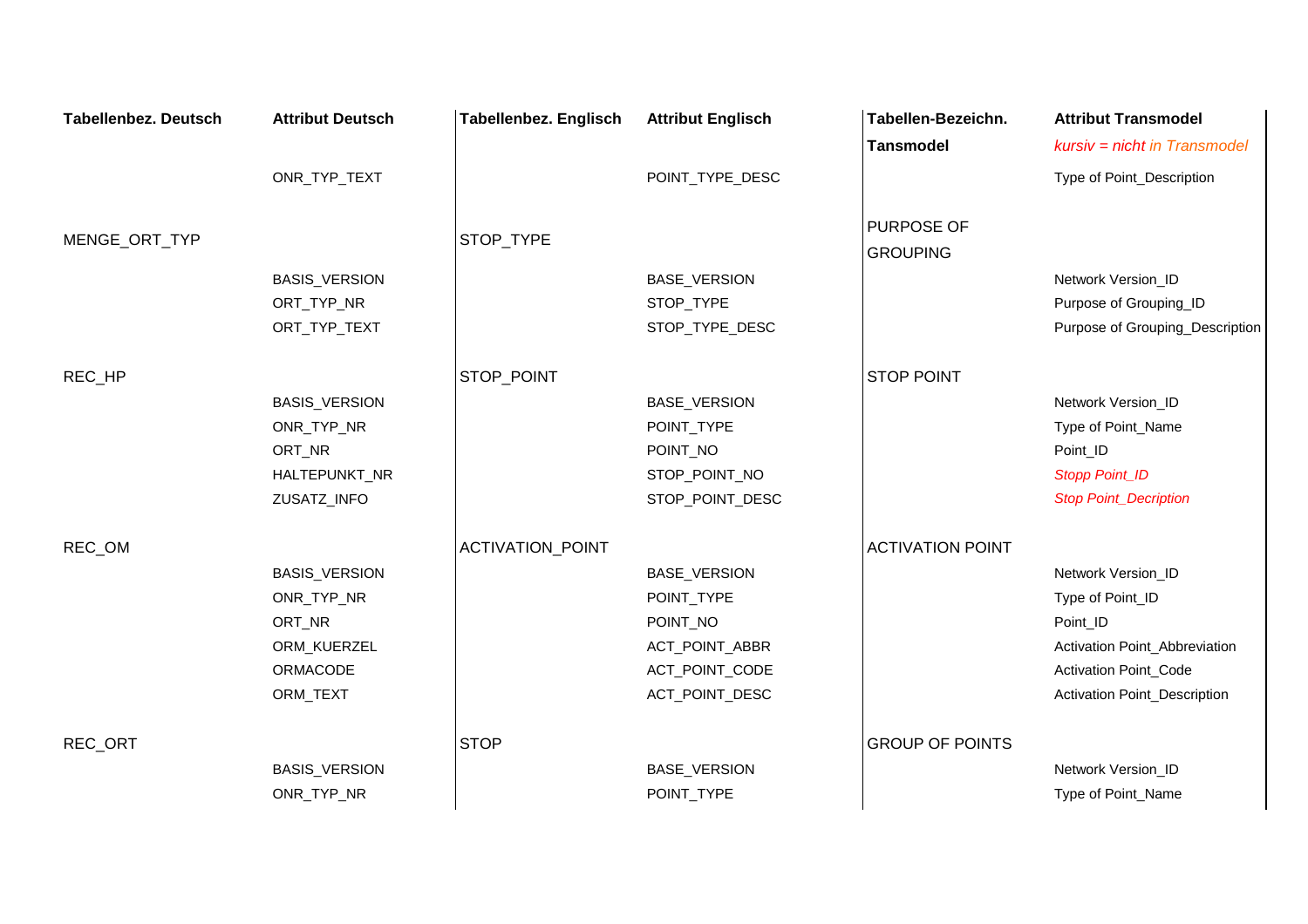| <b>Tabellenbez. Deutsch</b> | <b>Attribut Deutsch</b> | Tabellenbez. Englisch | <b>Attribut Englisch</b> | Tabellen-Bezeichn. | <b>Attribut Transmodel</b>   |
|-----------------------------|-------------------------|-----------------------|--------------------------|--------------------|------------------------------|
|                             |                         |                       |                          | <b>Tansmodel</b>   | kursiv = nicht in Transmodel |
|                             | ORT_NR                  |                       | POINT_NO                 |                    | Point_ID                     |
|                             | ORT_NAME                |                       | POINT_DESC               |                    | Point_Name                   |
|                             | ORT_REF_ORT             |                       | STOP_NO                  |                    | Group of Points_ID           |
|                             | ORT_REF_ORT_TYP         |                       | STOP_TYPE                |                    | Purpose of Grouping_ID       |
|                             | ORT_REF_ORT_LANGNR      |                       | STOP_LONG_NO             |                    | Group of Points_description  |
|                             | ORT_REF_ORT_KUERZEL     |                       | STOP_ABBR                |                    | Group of Points_abbreviation |
|                             | ORT_REF_ORT_NAME        |                       | STOP_DESC                |                    | Group of Points_Name         |
|                             | ZONE_WABE_NR            |                       | ZONE_CELL_NO             |                    | Zone_Cell_No                 |
|                             | ORT_POS_LAENGE          |                       | POINT_LONGITUDE          | <b>LOCATION</b>    | COORDINATE_1                 |
|                             | ORT_POS_BREITE          |                       | POINT_LATITUDE           | <b>LOCATION</b>    | COORDINATE_2                 |
|                             | ORT_POS_HOEHE           |                       | POINT_ELEVATION          | <b>LOCATION</b>    | COORDINATE_3                 |
|                             | ORT_RICHTUNG            |                       | POINT_HEADING            | STOP POINT         | heading                      |
| <b>FAHRZEUG</b>             |                         | <b>VEHICLE</b>        |                          |                    | vehicle                      |
|                             | <b>BASIS_VERSION</b>    |                       | BASE_VERSION             |                    | Network Version_ID           |
|                             | FZG_NR                  |                       | VEHICLE_NO               |                    | Vehicle_ID                   |
|                             | FZG_TYP_NR              |                       | VEHICLE_TYPE             |                    | Vehicle Type_ID              |
|                             |                         |                       |                          |                    | Vehicle_Vehicle Registration |
|                             | <b>POLKENN</b>          |                       | VEHICLE_REG              |                    | Number                       |
|                             | <b>UNTERNEHMEN</b>      |                       | <b>COMPANY</b>           |                    | Company_Name                 |
| ZUL_VERKEHRSBETRIEB         |                         | TRANSPORT_COMPANY     |                          | TRANSPORT_COMPANY  |                              |
|                             | <b>BASIS_VERSION</b>    |                       | BASE_VERSION             |                    | Network Version_ID           |
|                             | <b>UNTERNEHMEN</b>      |                       | <b>COMPANY</b>           |                    | Company_Name                 |
|                             | ABK_UNTERNEHMEN         |                       | COMPANY_ABBR             |                    | Compay_Abbreviation          |
|                             | BETRIEBSGEBIET_BEZ      |                       | BUSINESS_AREA_DESC       |                    | <b>Business_Area_Desc</b>    |
|                             |                         |                       |                          |                    |                              |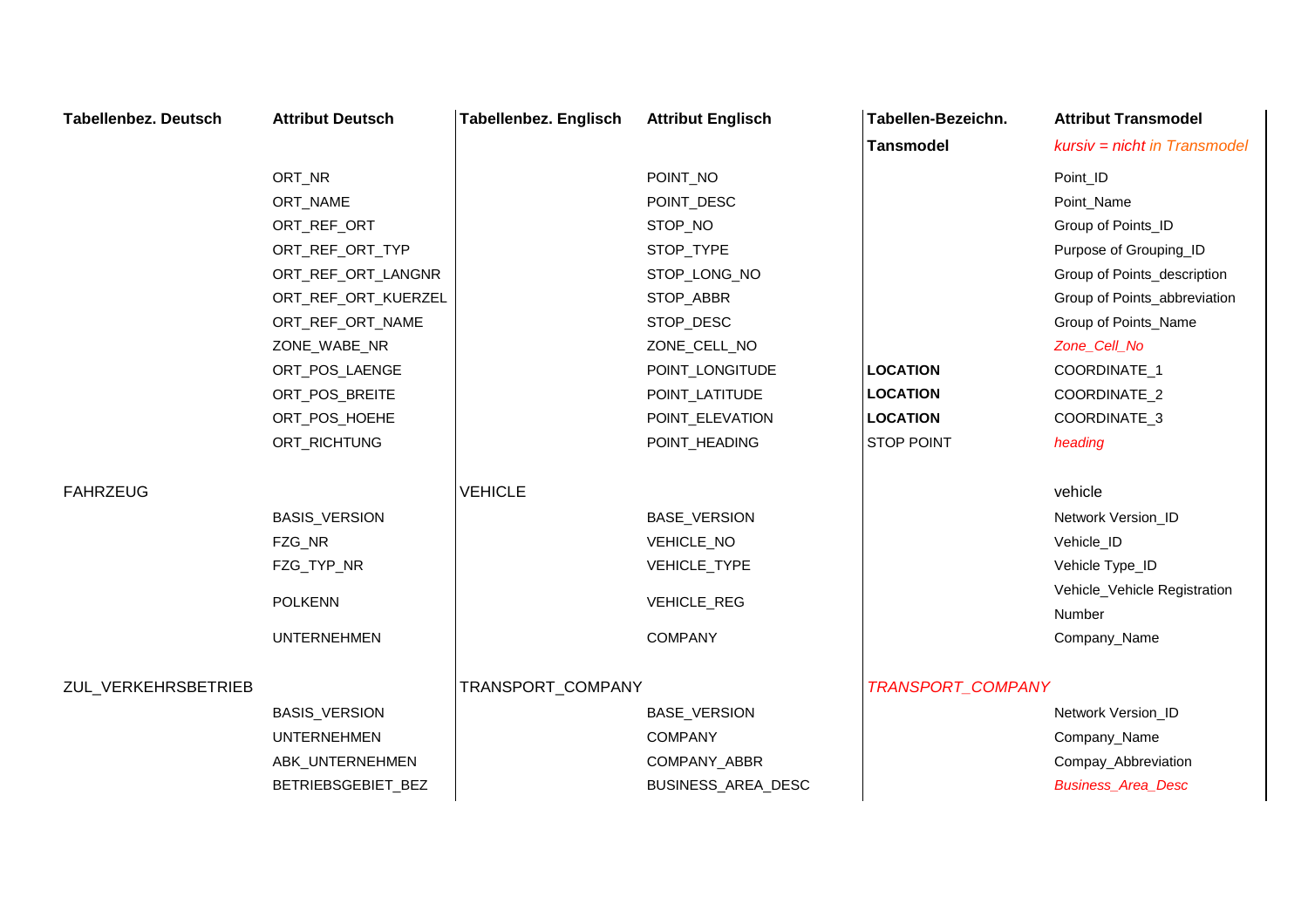| <b>Tabellenbez. Deutsch</b> | <b>Attribut Deutsch</b> | <b>Tabellenbez. Englisch</b> | <b>Attribut Englisch</b> | Tabellen-Bezeichn.  | <b>Attribut Transmodel</b>       |
|-----------------------------|-------------------------|------------------------------|--------------------------|---------------------|----------------------------------|
|                             |                         |                              |                          | <b>Tansmodel</b>    | $kursiv = nicht in Transmodel$   |
|                             |                         |                              |                          |                     |                                  |
|                             |                         | OPERATING_DEPARTM            |                          | <b>OPERATING</b>    |                                  |
| MENGE_BEREICH               |                         | <b>ENT</b>                   |                          | <b>DEPARTMENT</b>   |                                  |
|                             | <b>BASIS_VERSION</b>    |                              | <b>BASE_VERSION</b>      |                     | Network Version_ID               |
|                             | BEREICH_NR              |                              | OP_DEP_NO                |                     | <b>Operating Department_Name</b> |
|                             |                         |                              |                          |                     | Operating Department_Type of     |
|                             | STR_BEREICH             |                              | OP_DEP_ABBR              |                     | Operation                        |
|                             | BEREICH_TEXT            |                              | OP_DEP_DESC              |                     | Operating                        |
|                             |                         |                              |                          |                     | Department_description           |
|                             |                         |                              |                          |                     |                                  |
| MENGE_FZG_TYP               |                         | VEHICLE_TYPE                 |                          | <b>VEHICLE TYPE</b> |                                  |
|                             | BASIS_VERSION           |                              | <b>BASE_VERSION</b>      |                     | Network Version_ID               |
|                             | FZG_TYP_NR              |                              | VH_TYPE_NO               |                     | Vehicle Type_ID                  |
|                             | FZG_LAENGE              |                              | VH_TYPE_LENGTH           |                     | Vehicle Type_Length              |
|                             | FZG_TYP_SITZ            |                              | VH_TYPE_SEAT             |                     | Vehicle Type_Seating Capacity    |
|                             | FZG_TYP_STEH            |                              | VH_TYPE_STAND            |                     | Vehicle Type_Standing Capacity   |
|                             | FZG_TYP_TEXT            |                              | VH_TYPE_DESC             |                     | Vehicle Type_Description         |
|                             | SONDER_PLATZ            |                              | VH_TYPE_SPEC_SEAT        |                     | Vehicle Type_Special Place       |
|                             |                         |                              |                          |                     | Capacity                         |
|                             | STR_FZG_TYP             |                              | VH_TYPE_ABBR             |                     | Vehicle Type_Name                |
|                             |                         |                              |                          |                     |                                  |
| REC_ANR                     |                         | ANNOUNCEMENT                 |                          | <b>ANNOUNCEMENT</b> |                                  |
|                             | <b>BASIS_VERSION</b>    |                              | <b>BASE_VERSION</b>      |                     | Network Version_ID               |
|                             | ANR_NR                  |                              | ANN_NO                   |                     | Announcement_ID                  |
|                             | ANR_TEXT                |                              | ANN_DESC                 |                     | <b>Announcement_Decription</b>   |
|                             |                         |                              |                          |                     |                                  |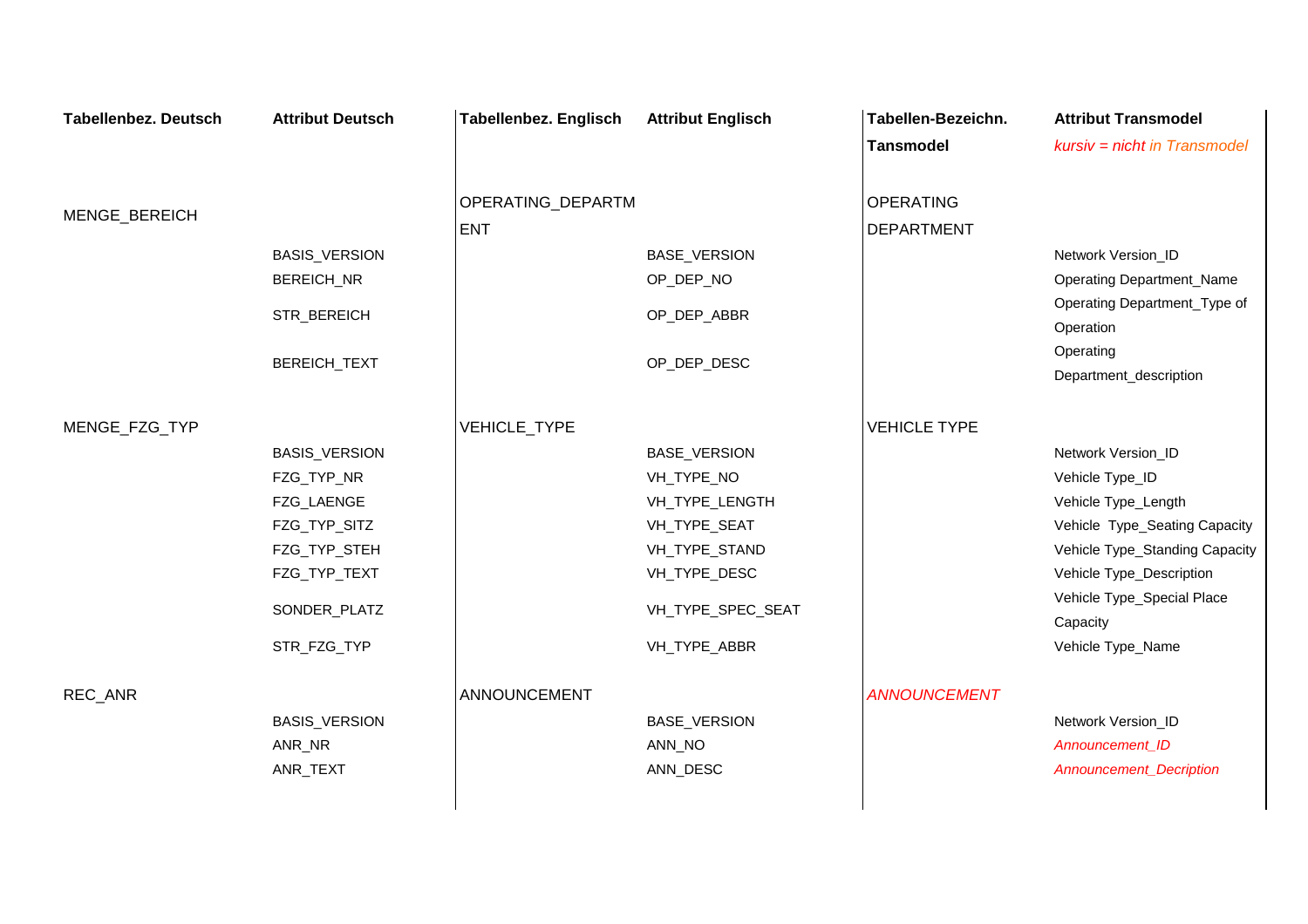| <b>Tabellenbez. Deutsch</b> | <b>Attribut Deutsch</b> | <b>Tabellenbez. Englisch</b> | <b>Attribut Englisch</b> | Tabellen-Bezeichn. | <b>Attribut Transmodel</b>            |
|-----------------------------|-------------------------|------------------------------|--------------------------|--------------------|---------------------------------------|
|                             |                         |                              |                          | <b>Tansmodel</b>   | kursiv = nicht in Transmodel          |
| REC_ZNR                     |                         | <b>DESTINATION</b>           |                          |                    | <b>Destination Display</b>            |
|                             | <b>BASIS_VERSION</b>    |                              | BASE_VERSION             |                    | Network Version_ID                    |
|                             | ZNR_NR                  |                              | DEST_NO                  |                    | Destination Display_ID                |
|                             | <b>FAHRERKURZTEXT</b>   |                              | DEST_BRIEF_TEXT          |                    | Destination Display_Name              |
|                             | <b>SEITENTEXT</b>       |                              | DEST_SIDE_TEXT           |                    | <b>Destination Display_Side Text</b>  |
|                             | ZNR_TEXT                |                              | DEST_FRONT_TEXT          |                    | <b>Destination Display_Front Text</b> |
|                             | ZNR_CODE                |                              | DEST_CODE                |                    | <b>Destination Display_Code</b>       |
| REC_SEL                     |                         | <b>LINK</b>                  |                          | <b>LINK</b>        |                                       |
|                             | BASIS_VERSION           |                              | BASE_VERSION             |                    | Network Version_ID                    |
|                             | BEREICH_NR              |                              | OP_DEP_NO                |                    | <b>Operating Department_Name</b>      |
|                             | ONR_TYP_NR              |                              | FROM_POINT_TYPE          |                    | Type of Point_Name (from)             |
|                             | ORT_NR                  |                              | FROM_POINT_NO            |                    | Point_ID (from)                       |
|                             | SEL_ZIEL                |                              | TO_POINT_NO              |                    | Point_ID (to)                         |
|                             | SEL_ZIEL_TYP            |                              | TO_POINT_TYPE            |                    | Type of Point_Name (to)               |
|                             | SEL_LAENGE              |                              | LINK_DISTANCE            |                    | Link_Length                           |
| REC_SEL_ZP                  |                         | POINT_ON_LINK                |                          | POINT ON LINK      |                                       |
|                             | <b>BASIS_VERSION</b>    |                              | BASE_VERSION             |                    | Network Version_ID                    |
|                             | BEREICH_NR              |                              | OP_DEP_NO                |                    | <b>Operating Department_Name</b>      |
|                             | ONR_TYP_NR              |                              | FROM_POINT_TYPE          |                    | Type of Point_Name (from)             |
|                             | ORT_NR                  |                              | FROM_POINT_NO            |                    | Point_ID (from)                       |
|                             | SEL_ZIEL                |                              | TO_POINT_NO              |                    | Point_ID (to)                         |
|                             | SEL_ZIEL_TYP            |                              | TO_POINT_TYPE            |                    | Type of Point_Name (to)               |
|                             | ZP_ONR                  |                              | POINT_TO_LINK_NO         |                    | Point on Link_Order                   |
|                             | ZP_TYP                  |                              | POINT_TO_LINK_TYPE       |                    | Point on Link_Type                    |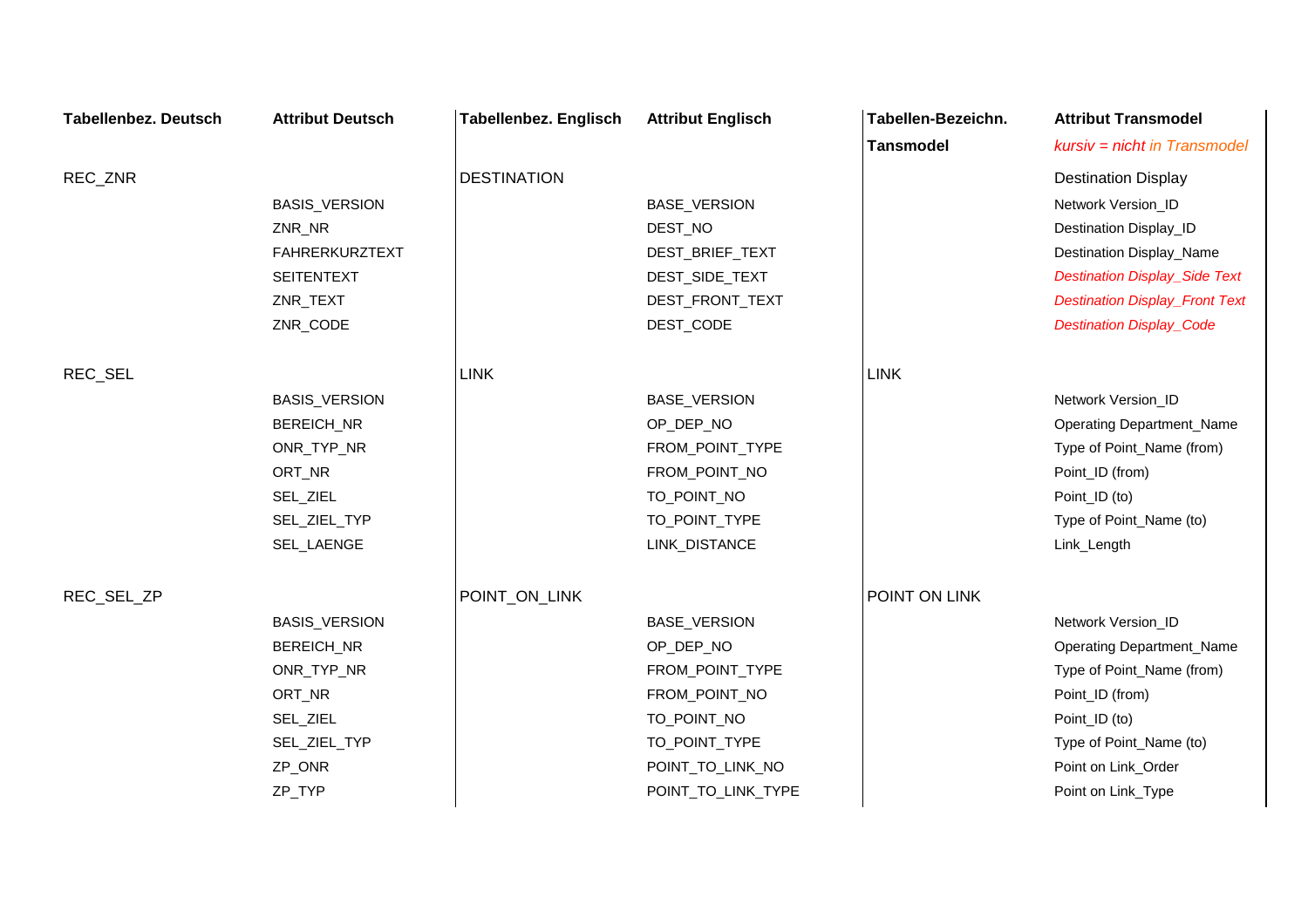| <b>Tabellenbez. Deutsch</b> | <b>Attribut Deutsch</b> | <b>Tabellenbez. Englisch</b> | <b>Attribut Englisch</b> | Tabellen-Bezeichn.                         | <b>Attribut Transmodel</b>       |
|-----------------------------|-------------------------|------------------------------|--------------------------|--------------------------------------------|----------------------------------|
|                             |                         |                              |                          | <b>Tansmodel</b>                           | kursiv = nicht in Transmodel     |
|                             | SEL_ZP_LAENGE           |                              | POINT_TO_DISTANCE        |                                            | Point on Link_Distance from      |
| MENGE_FGR                   |                         | TIMING_GROUP                 |                          | TIME DEMAND TYPE                           |                                  |
|                             | BASIS_VERSION           |                              | BASE_VERSION             |                                            | Network Version_ID               |
|                             | FGR_NR                  |                              | TIMING_GROUP_NO          |                                            | Time Demand Type_ID              |
|                             | FGR_TEXT                |                              | TIMING_GROUP_DESC        |                                            | Time Demand Type_Description     |
| ORT_HZTF                    |                         | WAIT_TIME                    |                          | <b>JOURNEY PATTERN</b><br><b>WAIT TIME</b> |                                  |
|                             | BASIS_VERSION           |                              | BASE_VERSION             |                                            | Network Version_ID               |
|                             | FGR_NR                  |                              | TIMING_GROUP_NO          |                                            | Time Demand Type_ID              |
|                             | ONR_TYP_NR              |                              | POINT_TYPE               |                                            | Type of Point_Name               |
|                             | ORT_NR                  |                              | POINT_NO                 |                                            | Point_ID                         |
|                             |                         |                              |                          |                                            | Journey Pattern Wait             |
|                             | HP_HZT                  |                              | WAIT_TIME                |                                            | Time_Duration                    |
|                             |                         |                              |                          | <b>DEFAULT SERVICE</b>                     |                                  |
| SEL_FZT_FELD                |                         | TRAVEL_TIME                  |                          | JOURNEY RUN TIME                           |                                  |
|                             | BASIS_VERSION           |                              | <b>BASE_VERSION</b>      |                                            | Network Version_ID               |
|                             | BEREICH_NR              |                              | OP_DEP_NO                |                                            | <b>Operating Department_Name</b> |
|                             | FGR_NR                  |                              | TIMING_GROUP_NO          |                                            | Time Demand Type_ID              |
|                             | ONR_TYP_NR              |                              | FROM_POINT_TYPE          |                                            | Type of Point_Name (from)        |
|                             | ORT_NR                  |                              | FROM_POINT_NO            |                                            | Point_ID (from)                  |
|                             | SEL_ZIEL                |                              | TO_POINT_NO              |                                            | Point_ID (to)                    |
|                             | SEL_ZIEL_TYP            |                              | TO_POINT_TYPE            |                                            | Type of Point_Name (to)          |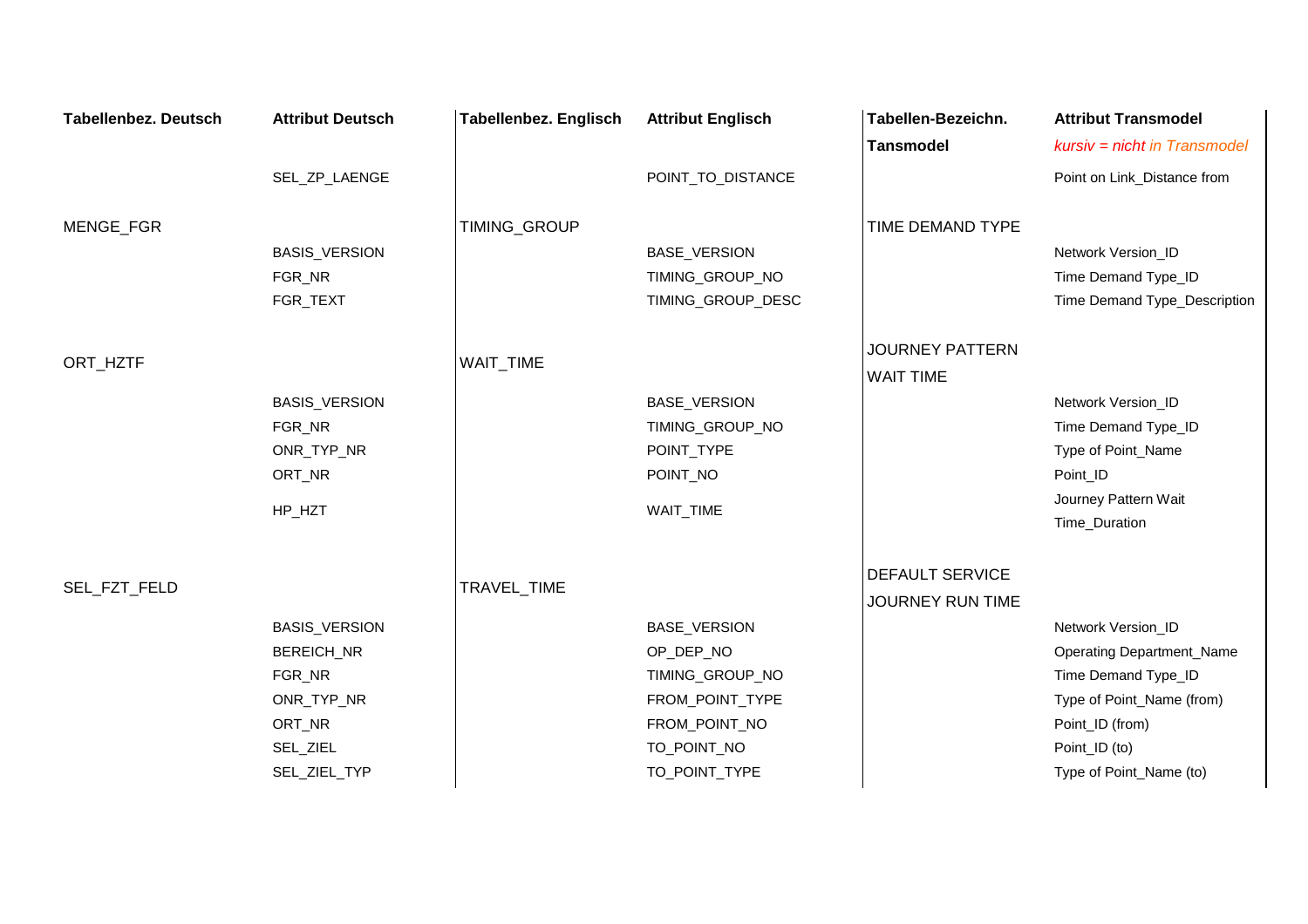| <b>Tabellenbez. Deutsch</b> | <b>Attribut Deutsch</b> | <b>Tabellenbez. Englisch</b> | <b>Attribut Englisch</b> | Tabellen-Bezeichn.      | <b>Attribut Transmodel</b>       |
|-----------------------------|-------------------------|------------------------------|--------------------------|-------------------------|----------------------------------|
|                             |                         |                              |                          | <b>Tansmodel</b>        | kursiv = nicht in Transmodel     |
|                             |                         |                              |                          |                         | Default Service Journey Run      |
|                             | SEL_FZT                 |                              | TRAVEL_TIME              |                         | Time_Duration                    |
| REC_UEB                     |                         | DEAD_RUN                     |                          | <b>DEAD RUN PATTERN</b> |                                  |
|                             | BASIS_VERSION           |                              | BASE_VERSION             |                         | Network Version_ID               |
|                             | BEREICH_NR              |                              | OP_DEP_NO                |                         | <b>Operating Department_Name</b> |
|                             | ONR_TYP_NR              |                              | FROM_POINT_TYPE          |                         | Type of Point_Name (from)        |
|                             | ORT_NR                  |                              | FROM_POINT_NO            |                         | Point_ID (from)                  |
|                             | UEB_ZIEL_TYP            |                              | TO_POINT_TYPE            |                         | Type of Point_Name (to)          |
|                             | UEB_ZIEL                |                              | TO_POINT_NO              |                         | Point_ID (to)                    |
|                             | UEB_LAENGE              |                              | DEAD_RUN_DISTANCE        |                         | Dead_Run_Distance                |
|                             |                         |                              |                          | DEFAULT DEAD RUN        |                                  |
| UEB_FZT                     |                         | DEAD_RUN_TIME                |                          | <b>TIME</b>             |                                  |
|                             | <b>BASIS_VERSION</b>    |                              | BASE_VERSION             |                         | Network Version_ID               |
|                             | <b>BEREICH_NR</b>       |                              | OP_DEP_NO                |                         | <b>Operating Department_Name</b> |
|                             | FGR_NR                  |                              | TIMING_GROUP_NO          |                         | Time Demand Type_ID              |
|                             | ONR_TYP_NR              |                              | FROM_POINT_TYPE          |                         | Type of Point_Name (from)        |
|                             | ORT_NR                  |                              | FROM_POINT_NO            |                         | Point_ID (from)                  |
|                             | UEB_ZIEL_TYP            |                              | TO_POINT_TYPE            |                         | Type of Point_Name (to)          |
|                             | UEB_ZIEL                |                              | TO_POINT_NO              |                         | Point_ID (to)                    |
|                             | UEB_FAHRZEIT            |                              | TRAVEL_TIME              |                         | Default Dead Run Time_Duration   |
| MENGE_FAHRTART              |                         | JOURNEY TYPE                 |                          | <b>TYPE OF JOURNEY</b>  |                                  |
|                             | <b>BASIS_VERSION</b>    |                              | BASE_VERSION             |                         | Network Version_ID               |
|                             | FAHRTART_NR             |                              | JOURNEY_TYPE_NO          |                         | Type of Journey_ID               |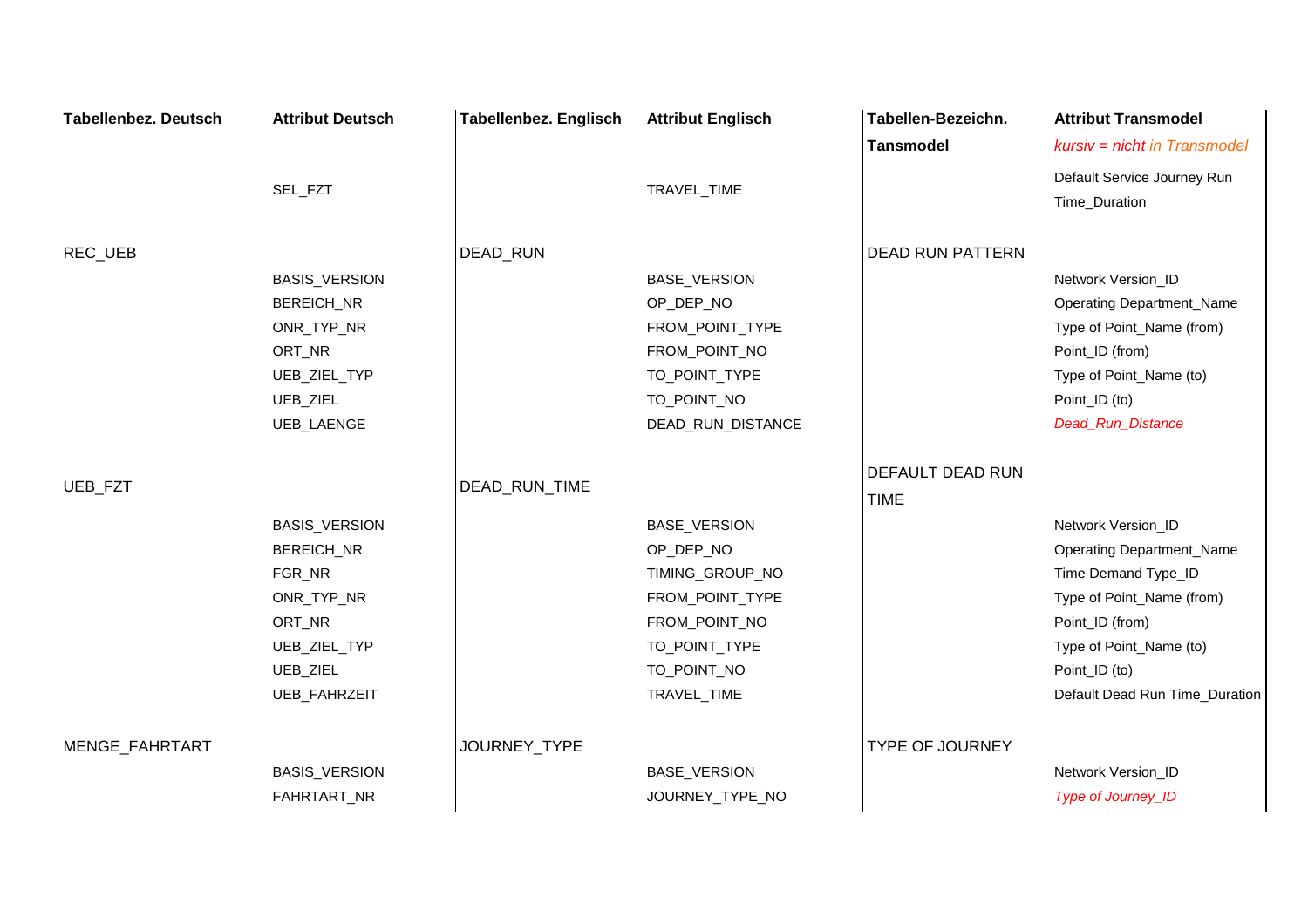| <b>Tabellenbez. Deutsch</b> | <b>Attribut Deutsch</b> | <b>Tabellenbez. Englisch</b> | <b>Attribut Englisch</b> | Tabellen-Bezeichn.     | <b>Attribut Transmodel</b>       |
|-----------------------------|-------------------------|------------------------------|--------------------------|------------------------|----------------------------------|
|                             |                         |                              |                          | <b>Tansmodel</b>       | $kursiv = nicht in Transmodel$   |
|                             | STR_FAHRTART            |                              | JOURNEY_TYPE_DESC        |                        | Type of Journey_Name             |
|                             |                         |                              |                          |                        |                                  |
| LID_VERLAUF                 |                         | ROUTE_SEQUENCE               |                          | POINT IN JOURNEY       |                                  |
|                             |                         |                              |                          | <b>PATTERN</b>         |                                  |
|                             | BASIS_VERSION           |                              | BASE_VERSION             |                        | Network Version_ID               |
|                             | LI_LFD_NR               |                              | SEQUENCE_NO              |                        | Point in Journey Pattern_Order   |
|                             | LI_NR                   |                              | LINE_NO                  |                        | Line_ID                          |
|                             | STR_LI_VAR              |                              | ROUTE_ABBR               |                        | Route_Abbr                       |
|                             | ONR_TYP_NR              |                              | POINT_TYPE               |                        | Type of Point_Name               |
|                             | ORT_NR                  |                              | POINT_NO                 |                        | Point_ID                         |
|                             | ZNR_NR                  |                              | DEST_NO                  |                        | Dest_No                          |
|                             | ANR_NR                  |                              | ANN_NO                   |                        | Ann_No                           |
|                             | <b>EINFANGBEREICH</b>   |                              | LOCKIN_RANGE             |                        | Lockin_Range                     |
|                             | LI_KNOTEN               |                              | LINE_NODE                |                        | Line_Node                        |
| REC_LID                     |                         | <b>LINE</b>                  |                          | <b>JOURNEY PATTERN</b> |                                  |
|                             | BASIS_VERSION           |                              | BASE_VERSION             |                        | Network Version_ID               |
|                             | $LI$ <sub>NR</sub>      |                              | LINE_NO                  |                        | Line_ID                          |
|                             | STR_LI_VAR              |                              | ROUTE_ABBR               |                        | Route_Abbr                       |
|                             | ROUTEN_NR               |                              | ROUTE_NO                 |                        | Journey Pattern_ID               |
|                             | LI_RI_NR                |                              | <b>DIRECTION</b>         |                        | Direction_ID                     |
|                             | BEREICH_NR              |                              | OP_DEP_NO                |                        | <b>Operating Department_Name</b> |
|                             | LI_KUERZEL              |                              | LINE_ABBR                |                        | Line_Name                        |
|                             | LIDNAME                 |                              | LINE_DESC                |                        | Line_Description                 |
|                             | ROUTEN_ART              |                              | ROUTE_TYPE               |                        | Journey_Type                     |
|                             | LINIEN_CODE             |                              | LINE_CODE                |                        | Line_Code                        |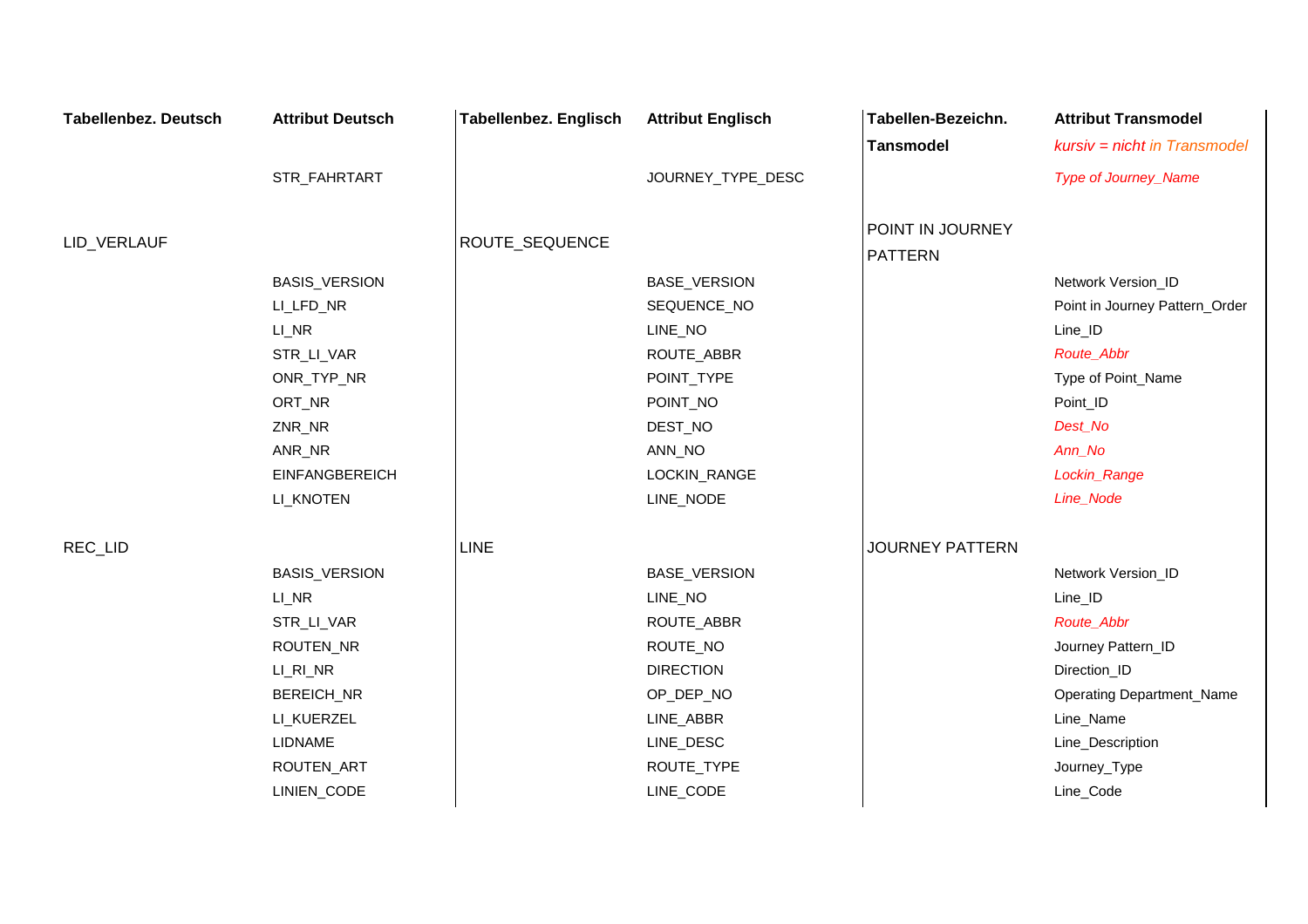| <b>Tabellenbez. Deutsch</b> | <b>Attribut Deutsch</b>                                                                                                    | <b>Tabellenbez. Englisch</b> | <b>Attribut Englisch</b>                                                                                                                                 | Tabellen-Bezeichn.                         | <b>Attribut Transmodel</b>                                                                                                                                                                         |
|-----------------------------|----------------------------------------------------------------------------------------------------------------------------|------------------------------|----------------------------------------------------------------------------------------------------------------------------------------------------------|--------------------------------------------|----------------------------------------------------------------------------------------------------------------------------------------------------------------------------------------------------|
|                             |                                                                                                                            |                              |                                                                                                                                                          | <b>Tansmodel</b>                           | $kursiv = nicht in Transmodel$                                                                                                                                                                     |
| REC_FRT                     |                                                                                                                            | <b>JOURNEY</b>               |                                                                                                                                                          | <b>VEHICLE JOURNEY</b>                     |                                                                                                                                                                                                    |
|                             | BASIS_VERSION<br>FRT_FID<br>FRT_START<br>LI_NR<br>TAGESART_NR<br>LI_KU_NR<br>FAHRTART_NR<br>FGR_NR<br>STR_LI_VAR<br>UM_UID |                              | <b>BASE_VERSION</b><br>JOURNEY_NO<br>DEPARTURE_TIME<br>LINE_NO<br>DAY_TYPE_NO<br><b>RUN</b><br>JOURNEY_TYPE<br>TIMING_GROUP_NO<br>ROUTE_ABBR<br>BLOCK_NO |                                            | Network Version_ID<br>Vehicle Journey_ID<br>Vehicle Journey_Departure Time<br>Line_ID<br>Day Type_ID<br>Journey Pattern_ID?<br>Type of Journey_ID<br>Time Demand Type_ID<br>Route_Abbr<br>Block_ID |
| REC_FRT_HZT                 | BASIS_VERSION<br>FRT_FID<br>ONR_TYP_NR<br>ORT_NR<br>FRT_HZT_ZEIT                                                           | JOURNEY_WAIT_TIME            | BASE_VERSION<br>JOURNEY_NO<br>POINT_TYPE<br>POINT_NO<br>JOURNEY_WAIT_TIME                                                                                | <b>JOURNEY PATTERN</b><br><b>WAIT TIME</b> | Network Version_ID<br>Vehicle Journey_ID<br>Type of Point_Name<br>Point_ID<br>Journey Pattern Wait<br>Time_Duration                                                                                |
| REC_UMLAUF                  | BASIS_VERSION<br>TAGESART_NR<br>UM_UID                                                                                     | <b>BLOCK</b>                 | BASE_VERSION<br>DAY_TYPE_NO<br>BLOCK_NO                                                                                                                  | <b>BLOCK</b>                               | Network Version_ID<br>Day Type_ID<br>Block_ID                                                                                                                                                      |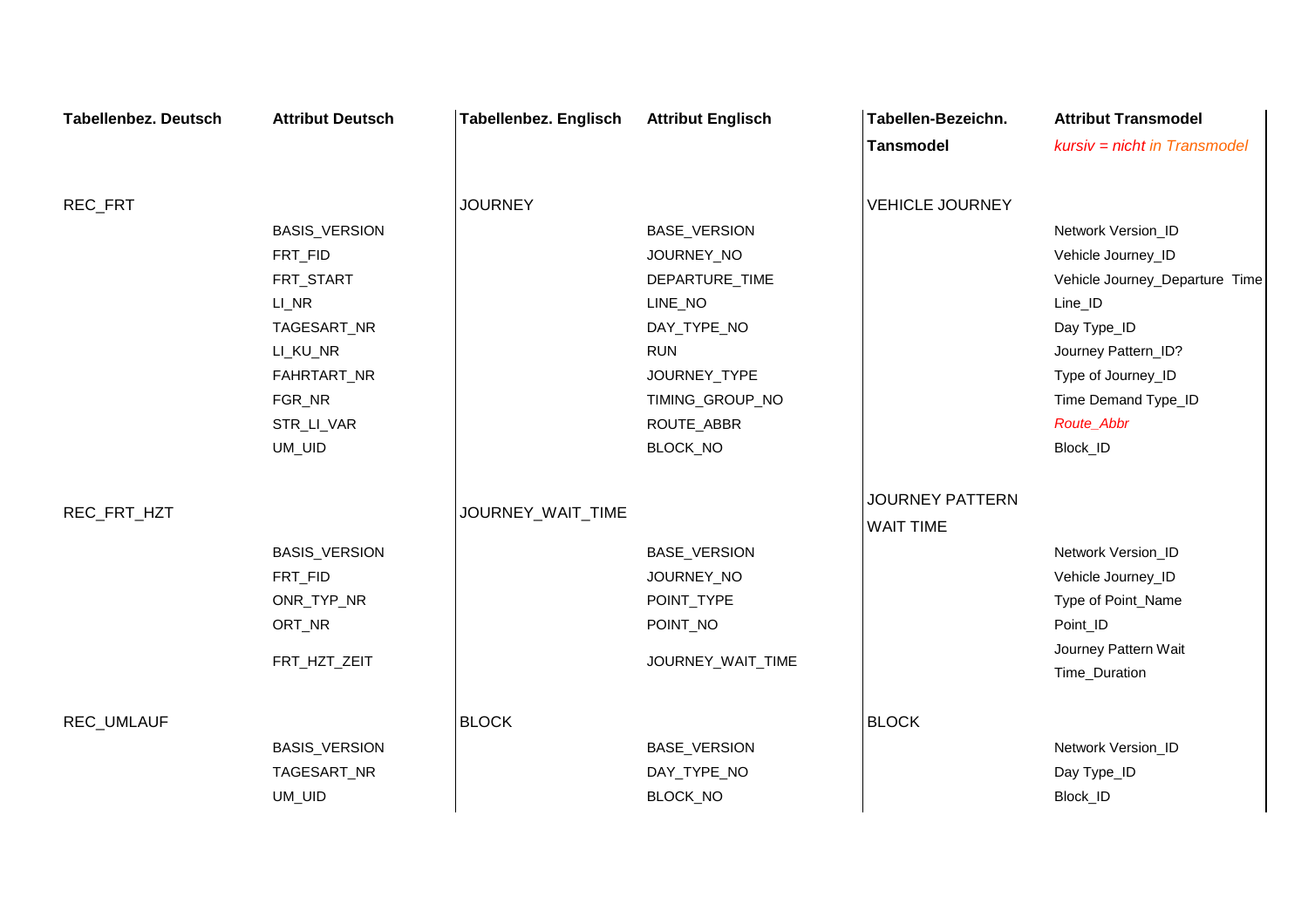| <b>Tabellenbez. Deutsch</b> | <b>Attribut Deutsch</b>   | <b>Tabellenbez. Englisch</b> | <b>Attribut Englisch</b> | Tabellen-Bezeichn.     | <b>Attribut Transmodel</b>   |
|-----------------------------|---------------------------|------------------------------|--------------------------|------------------------|------------------------------|
|                             |                           |                              |                          | <b>Tansmodel</b>       | kursiv = nicht in Transmodel |
|                             | ANF_ORT                   |                              | FROM_POINT_NO            |                        | Point_ID (from)              |
|                             | ANF_ONR_TYP               |                              | FROM_POINT_TYPE          |                        | Type of Point_Name (from)    |
|                             | END_ORT                   |                              | TO_POINT_NO              |                        | Point_ID (to)                |
|                             | END_ONR_TYP               |                              | TO_POINT_TYPE            |                        | Type of Point_Name (to)      |
|                             | FZG_TYP_NR                |                              | VH_TYPE_NO               |                        | Vehicle Type_ID              |
|                             |                           | JOURNEY_CONNECTIO            |                          | <b>SERVICE JOURNEY</b> |                              |
| <b>EINZELANSCHLUSS</b>      |                           | N                            |                          | <b>INTERCHANGE</b>     |                              |
|                             | <b>BASIS_VERSION</b>      |                              | BASE_VERSION             |                        | Network Version_ID           |
|                             | EINAN_NR                  |                              | CONNECTION_ID            |                        |                              |
|                             | ANSCHLUSS_NAME            |                              | CONNECTION_NAME          |                        |                              |
|                             | ANSCHLUSS_GRUPPE          |                              | <b>PRIORITY</b>          |                        |                              |
|                             | <b>LEITSTELLENKENNUNG</b> |                              | CONTROL CENTRE CODE      |                        |                              |
|                             | ZUB_LI_NR                 |                              | FEEDER_LINE_NO           |                        |                              |
|                             | ZUB_LI_RI_NR              |                              | FEEDER_DIRECTION         |                        |                              |
|                             | ZUB_ORT_REF_ORT           |                              | FEEDER_STOP_NO           |                        |                              |
|                             | LinienID                  |                              | LINE_ID                  |                        |                              |
|                             | RichtungsID               |                              | DIRECTION_ID             |                        |                              |
|                             | <b>ASBID</b>              |                              | CONNECTIONLINKREF        |                        |                              |
|                             | ABB_LI_NR                 |                              | FETCHER_LINE_NO          |                        |                              |
|                             | ABB_LI_RI_NR              |                              | FETCHER_DIRECTION        |                        |                              |
|                             | ABB_ORT_REF_ORT           |                              | FETCHER_STOP_NO          |                        |                              |
| <b>REC_UMS (232)</b>        |                           | <b>INTERCHANGE (232)</b>     |                          |                        |                              |
|                             | <b>BASIS_VERSION</b>      |                              | BASE_VERSION             |                        | Network Version_ID           |
|                             | EINAN_NR                  |                              | CONNECTION_ID            |                        |                              |
|                             | TAGESART_NR               |                              | DAY_TYPE_NO              |                        | DAY TYPE ID                  |
|                             | UMS_BEGINN                |                              | VALIDITY_START_TIME      |                        |                              |